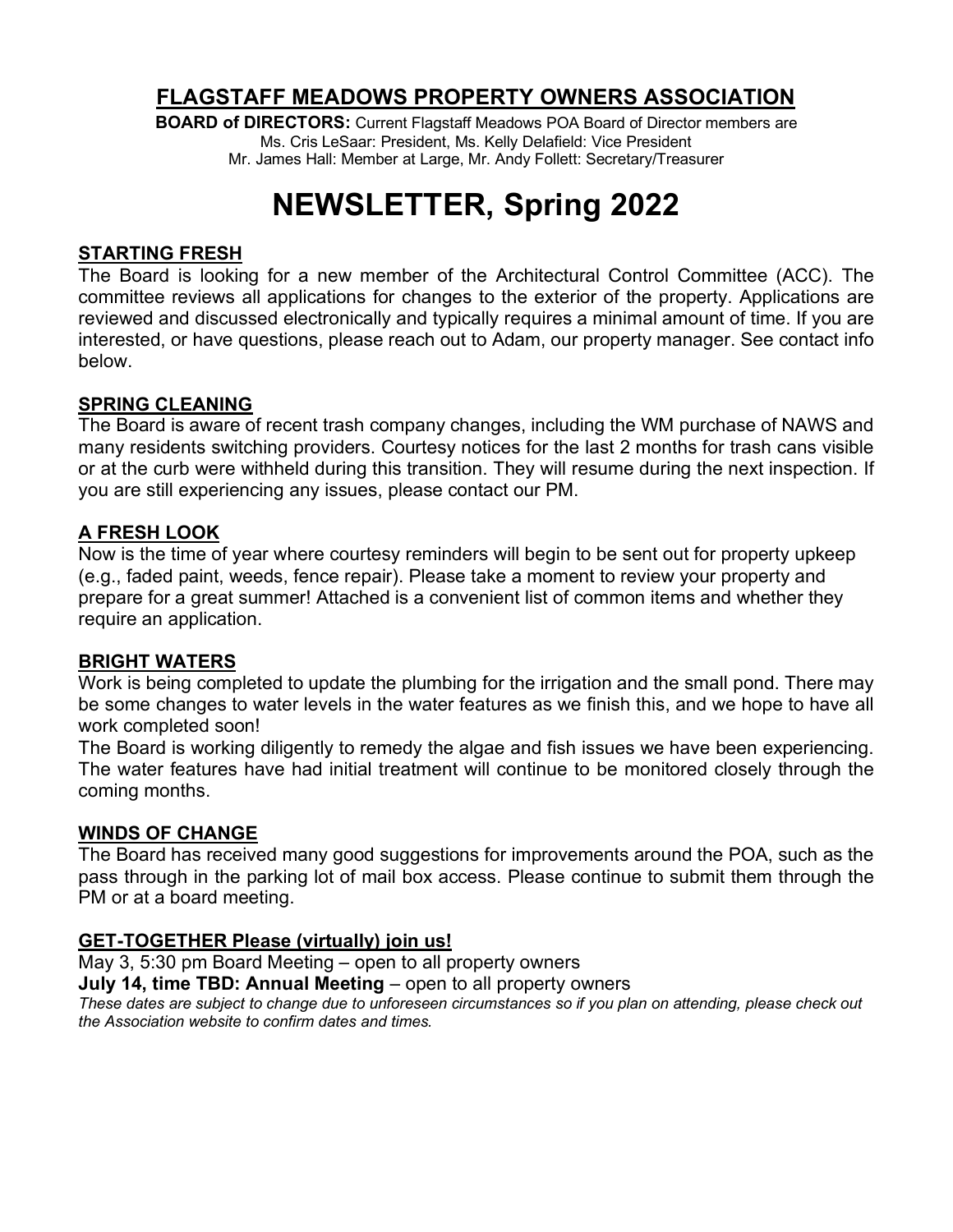#### **DOGGONE IT**

There have been many complaints about dogs in the neighborhood, including dogs off leash, aggressive dogs, and dogs escaping from yards repeatedly. Please review the following county ordinances. **The contact for Coconino County Animal Control is (928) 679-8756.**

- 1. Leashed Pets Dogs/pets must be under the owner's immediate control and/or leashed while off the owner's property. A person walking an unleashed dog violates Coconino County Ordinance #2007-03, and such violation is punishable with a monetary fine and a misdemeanor charge through Coconino County. Please see Coconino County Ordinances for additional information. https://coconino.az.gov/DocumentCenter/View/446/Dog-at-Large-Ordinance
- 2. Pet Waste Pet waste must be immediately picked up by the person in control of the pet. Not picking up pet waste is a violation of the Coconino County Ordinances and a health hazard for all people in the Flagstaff Meadows development. You must not dispose of pet waste in other Owner's trash receptacles.
- 3. Barking Dogs Allowing a dog to bark excessively violates Coconino County Ordinance #3011-01, and such a violation is punishable with a monetary fine and a misdemeanor charge through Coconino County. Please see Coconino County Ordinances for additional information.

https://coconino.az.gov/DocumentCenter/View/441/Barking-Dog-Ordinance

#### **QUESTIONS? ARCHITECTURAL CHANGES? CHANGE OF MAILING ADDRESS?**

Please direct all questions to the Association's property management company and community manager: Sterling Real Estate Management, Adam Whitman, Community Manager 323 S River Run Road #1, Flagstaff, AZ 86001 PH: (928) 773-0690 Ext 7 [adam@sterlingrem.com](mailto:adam@sterlingrem.com) [www.sterlingrem.com](http://www.sterlingrem.com/)